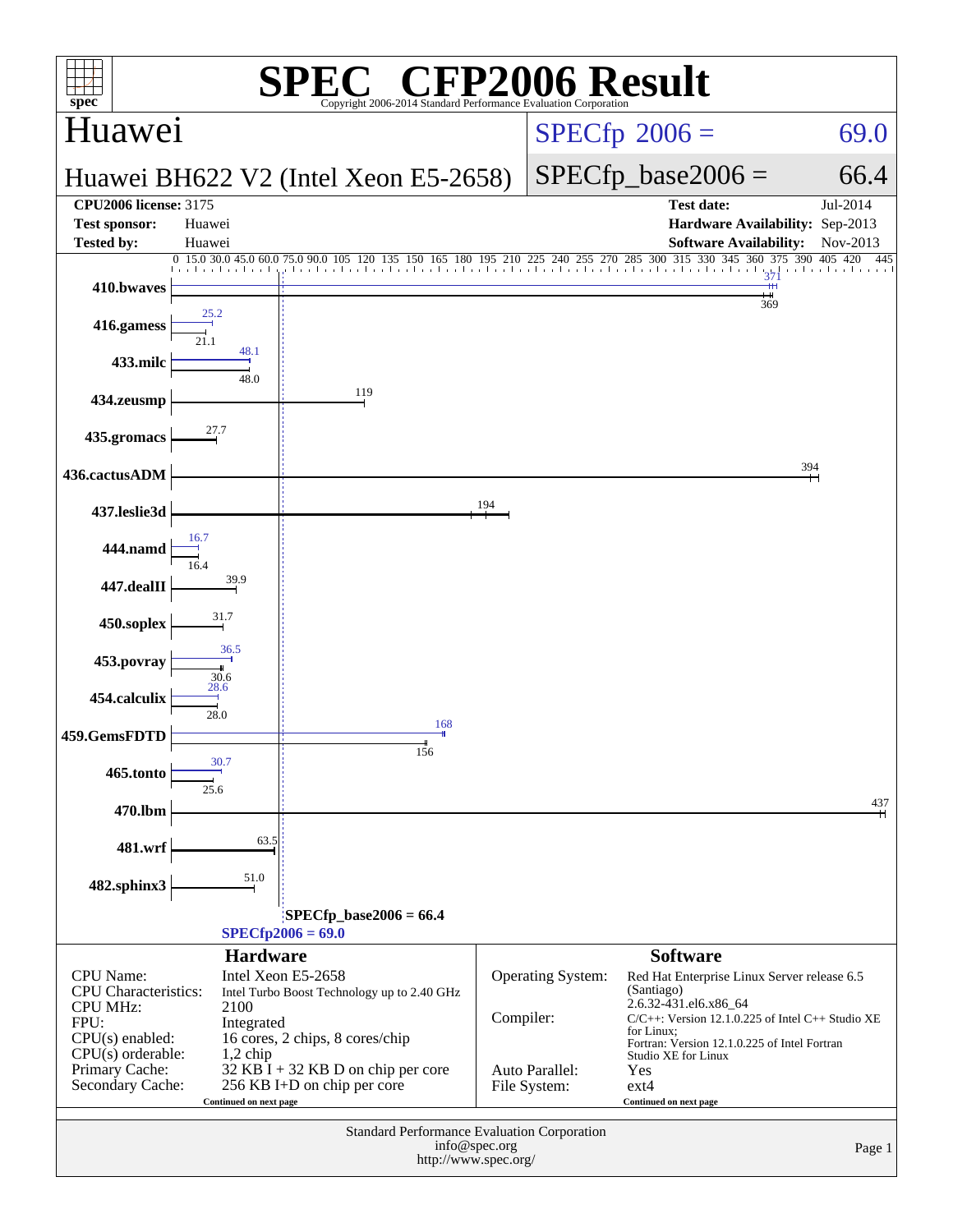

### Huawei

### $SPECfp2006 = 69.0$  $SPECfp2006 = 69.0$

 $SPECTp\_base2006 = 66.4$ 

Huawei BH622 V2 (Intel Xeon E5-2658)

| <b>CPU2006 license: 3175</b>                                               |                                                                                                                                |                                                                                    | <b>Test date:</b>                                          | $Jul-2014$ |
|----------------------------------------------------------------------------|--------------------------------------------------------------------------------------------------------------------------------|------------------------------------------------------------------------------------|------------------------------------------------------------|------------|
| <b>Test sponsor:</b>                                                       | Huawei                                                                                                                         |                                                                                    | Hardware Availability: Sep-2013                            |            |
| <b>Tested by:</b>                                                          | Huawei                                                                                                                         |                                                                                    | <b>Software Availability:</b>                              | $Nov-2013$ |
| L3 Cache:<br>Other Cache:<br>Memory:<br>Disk Subsystem:<br>Other Hardware: | $20 \text{ MB I+D}$ on chip per chip<br>None<br>128 GB (16 x 8 GB 2Rx8 PC3-12800R-11, ECC)<br>1 x 300 GB SAS, 10000RPM<br>None | <b>System State:</b><br><b>Base Pointers:</b><br>Peak Pointers:<br>Other Software: | Run level 3 (multi-user)<br>64-bit<br>$32/64$ -bit<br>None |            |

| <b>Results Table</b> |                                                                                                          |              |                |       |                |             |                |              |                |              |                |              |
|----------------------|----------------------------------------------------------------------------------------------------------|--------------|----------------|-------|----------------|-------------|----------------|--------------|----------------|--------------|----------------|--------------|
|                      | <b>Base</b>                                                                                              |              |                |       |                | <b>Peak</b> |                |              |                |              |                |              |
| <b>Benchmark</b>     | <b>Seconds</b>                                                                                           | <b>Ratio</b> | <b>Seconds</b> | Ratio | <b>Seconds</b> | Ratio       | <b>Seconds</b> | <b>Ratio</b> | <b>Seconds</b> | <b>Ratio</b> | <b>Seconds</b> | <b>Ratio</b> |
| 410.bwayes           | 36.6                                                                                                     | 371          | 37.2           | 365   | 36.8           | 369         | 36.6           | 371          | 36.8           | 369          | 36.4           | 373          |
| 416.gamess           | 928                                                                                                      | 21.1         | 926            | 21.1  | 924            | 21.2        | 779            | 25.1         | 778            | 25.2         | 778            | 25.2         |
| $433$ .milc          | 191                                                                                                      | 48.0         | 191            | 48.0  | 191            | 48.0        | 191            | 48.1         | 191            | 48.1         | <b>191</b>     | <u>48.1</u>  |
| 434.zeusmp           | 76.6                                                                                                     | 119          | 76.4           | 119   | 76.6           | 119         | 76.6           | <b>119</b>   | 76.4           | 119          | 76.6           | 119          |
| 435.gromacs          | 258                                                                                                      | 27.7         | 258            | 27.7  | 258            | 27.7        | 258            | 27.7         | 258            | 27.7         | 258            | 27.7         |
| 436.cactusADM        | 30.3                                                                                                     | 394          | 29.9           | 399   | 30.3           | 394         | 30.3           | 394          | 29.9           | 399          | 30.3           | 394          |
| 437.leslie3d         | 50.8                                                                                                     | 185          | 45.2           | 208   | 48.4           | 194         | 50.8           | 185          | 45.2           | 208          | 48.4           | <u>194</u>   |
| 444.namd             | 490                                                                                                      | 16.4         | 490            | 16.4  | 490            | 16.4        | 481            | 16.7         | 481            | 16.7         | 481            | 16.7         |
| 447.dealII           | 286                                                                                                      | 40.0         | 286            | 39.9  | 286            | 39.9        | 286            | 40.0         | 286            | 39.9         | 286            | 39.9         |
| 450.soplex           | 263                                                                                                      | 31.7         | 263            | 31.8  | 263            | 31.7        | 263            | 31.7         | 263            | 31.8         | 263            | 31.7         |
| 453.povray           | 176                                                                                                      | 30.3         | 174            | 30.6  | 169            | 31.4        | 146            | 36.5         | 146            | 36.5         | 143            | 37.1         |
| 454.calculix         | 294                                                                                                      | 28.0         | 295            | 28.0  | 296            | 27.9        | 289            | 28.6         | 288            | 28.7         | 288            | 28.6         |
| 459.GemsFDTD         | 67.5                                                                                                     | 157          | 67.9           | 156   | 67.9           | 156         | 63.6           | 167          | 63.0           | 168          | 63.2           | 168          |
| 465.tonto            | 385                                                                                                      | 25.6         | 384            | 25.6  | 386            | 25.5        | 321            | 30.7         | 322            | 30.6         | 320            | 30.7         |
| 470.1bm              | 31.4                                                                                                     | 437          | 31.4           | 437   | 31.2           | 440         | 31.4           | 437          | 31.4           | 437          | 31.2           | 440          |
| 481.wrf              | 176                                                                                                      | 63.6         | 177            | 63.3  | 176            | 63.5        | 176            | 63.6         | 177            | 63.3         | 176            | 63.5         |
| 482.sphinx3          | 382                                                                                                      | 51.0         | 382            | 51.1  | 385            | 50.7        | 382            | 51.0         | 382            | 51.1         | 385            | 50.7         |
|                      | Results appear in the order in which they were run. Bold underlined text indicates a median measurement. |              |                |       |                |             |                |              |                |              |                |              |

#### **[Operating System Notes](http://www.spec.org/auto/cpu2006/Docs/result-fields.html#OperatingSystemNotes)**

Stack size set to unlimited using "ulimit -s unlimited"

#### **[Platform Notes](http://www.spec.org/auto/cpu2006/Docs/result-fields.html#PlatformNotes)**

 BIOS configuration: Set Power Efficiency Mode to Custom Baseboard Management Controller used to adjust the fan speed to 100% Sysinfo program /spec/config/sysinfo.rev6800 \$Rev: 6800 \$ \$Date:: 2011-10-11 #\$ 6f2ebdff5032aaa42e583f96b07f99d3 running on localhost Sat Jul 19 04:17:02 2014

 This section contains SUT (System Under Test) info as seen by some common utilities. To remove or add to this section, see: <http://www.spec.org/cpu2006/Docs/config.html#sysinfo> Continued on next page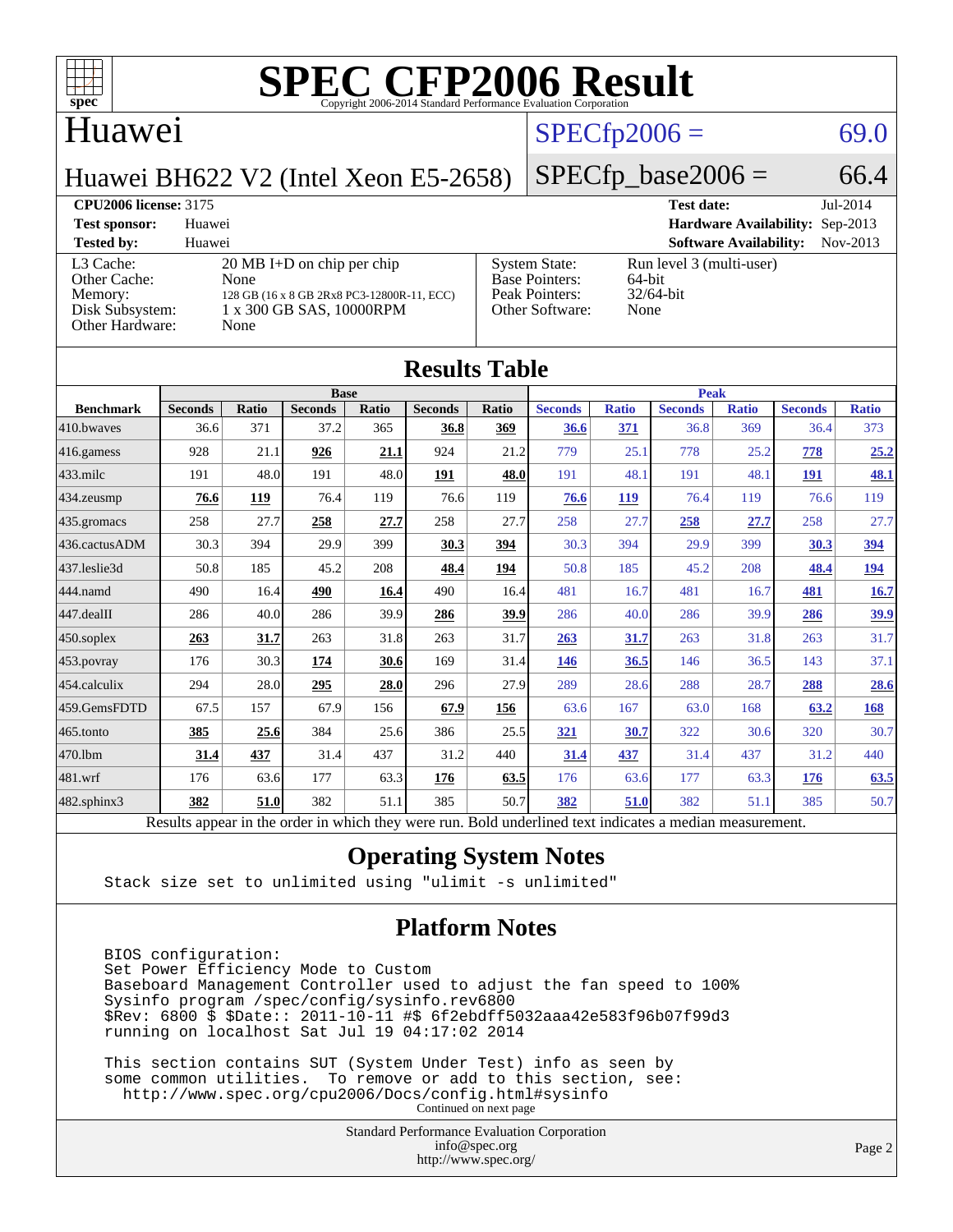

#### Huawei

 $SPECTp2006 = 69.0$ 

Huawei BH622 V2 (Intel Xeon E5-2658)

**[Tested by:](http://www.spec.org/auto/cpu2006/Docs/result-fields.html#Testedby)** Huawei **[Software Availability:](http://www.spec.org/auto/cpu2006/Docs/result-fields.html#SoftwareAvailability)** Nov-2013

 $SPECTp\_base2006 = 66.4$ **[CPU2006 license:](http://www.spec.org/auto/cpu2006/Docs/result-fields.html#CPU2006license)** 3175 **[Test date:](http://www.spec.org/auto/cpu2006/Docs/result-fields.html#Testdate)** Jul-2014 **[Test sponsor:](http://www.spec.org/auto/cpu2006/Docs/result-fields.html#Testsponsor)** Huawei **[Hardware Availability:](http://www.spec.org/auto/cpu2006/Docs/result-fields.html#HardwareAvailability)** Sep-2013

#### **[Platform Notes \(Continued\)](http://www.spec.org/auto/cpu2006/Docs/result-fields.html#PlatformNotes)**

 From /proc/cpuinfo model name : Intel(R) Xeon(R) CPU E5-2658 0 @ 2.10GHz 2 "physical id"s (chips) 16 "processors" cores, siblings (Caution: counting these is hw and system dependent. The following excerpts from /proc/cpuinfo might not be reliable. Use with caution.) cpu cores : 8 siblings : 8 physical 0: cores 0 1 2 3 4 5 6 7 physical 1: cores 0 1 2 3 4 5 6 7 cache size : 20480 KB From /proc/meminfo MemTotal: 132103752 kB<br>HugePages Total: 0 HugePages\_Total: 0 Hugepagesize: 2048 kB /usr/bin/lsb\_release -d Red Hat Enterprise Linux Server release 6.5 (Santiago) From /etc/\*release\* /etc/\*version\* redhat-release: Red Hat Enterprise Linux Server release 6.5 (Santiago) system-release: Red Hat Enterprise Linux Server release 6.5 (Santiago) system-release-cpe: cpe:/o:redhat:enterprise\_linux:6server:ga:server uname -a: Linux localhost 2.6.32-431.el6.x86\_64 #1 SMP Sun Nov 10 22:19:54 EST 2013 x86\_64 x86\_64 x86\_64 GNU/Linux run-level 3 Jul 16 17:29 SPEC is set to: /spec<br>Filesystem Type Type Size Used Avail Use% Mounted on /dev/sda1 ext4 193G 20G 164G 11% / Additional information from dmidecode: Memory: 16x Micron 18JSF1G72PDZ-1G6E 8 GB 1600 MHz 2 rank (End of data from sysinfo program)

#### **[General Notes](http://www.spec.org/auto/cpu2006/Docs/result-fields.html#GeneralNotes)**

Environment variables set by runspec before the start of the run: KMP\_AFFINITY = "granularity=fine,compact,0,1" LD\_LIBRARY\_PATH = "/spec/libs/32:/spec/libs/64" OMP NUM THREADS = "16"

 Binaries compiled on a system with 2 x Xeon X5645 CPU + 16GB memory Continued on next page

> Standard Performance Evaluation Corporation [info@spec.org](mailto:info@spec.org) <http://www.spec.org/>

Page 3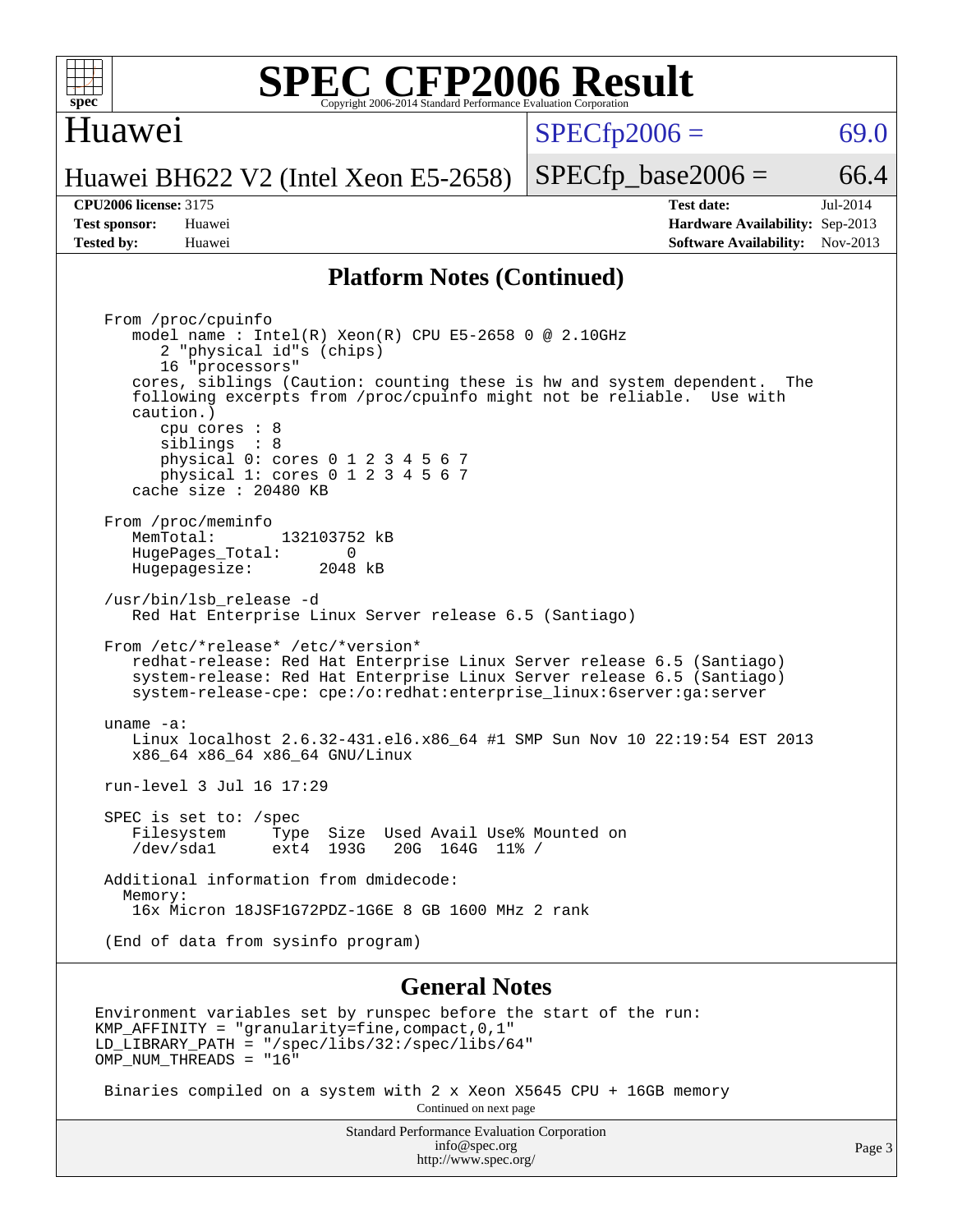

#### Huawei

 $SPECTp2006 = 69.0$ 

Huawei BH622 V2 (Intel Xeon E5-2658)

**[Tested by:](http://www.spec.org/auto/cpu2006/Docs/result-fields.html#Testedby)** Huawei **[Software Availability:](http://www.spec.org/auto/cpu2006/Docs/result-fields.html#SoftwareAvailability)** Nov-2013

**[CPU2006 license:](http://www.spec.org/auto/cpu2006/Docs/result-fields.html#CPU2006license)** 3175 **[Test date:](http://www.spec.org/auto/cpu2006/Docs/result-fields.html#Testdate)** Jul-2014 **[Test sponsor:](http://www.spec.org/auto/cpu2006/Docs/result-fields.html#Testsponsor)** Huawei **[Hardware Availability:](http://www.spec.org/auto/cpu2006/Docs/result-fields.html#HardwareAvailability)** Sep-2013

 $SPECTp\_base2006 = 66.4$ 

#### **[General Notes \(Continued\)](http://www.spec.org/auto/cpu2006/Docs/result-fields.html#GeneralNotes)**

 using RHEL 6.1 Transparent Huge Pages enabled with: echo always > /sys/kernel/mm/redhat\_transparent\_hugepage/enabled

## **[Base Compiler Invocation](http://www.spec.org/auto/cpu2006/Docs/result-fields.html#BaseCompilerInvocation)**

[C benchmarks](http://www.spec.org/auto/cpu2006/Docs/result-fields.html#Cbenchmarks):  $\text{icc}$   $-\text{m64}$ 

[C++ benchmarks:](http://www.spec.org/auto/cpu2006/Docs/result-fields.html#CXXbenchmarks) [icpc -m64](http://www.spec.org/cpu2006/results/res2014q3/cpu2006-20140725-30554.flags.html#user_CXXbase_intel_icpc_64bit_bedb90c1146cab66620883ef4f41a67e)

[Fortran benchmarks](http://www.spec.org/auto/cpu2006/Docs/result-fields.html#Fortranbenchmarks): [ifort -m64](http://www.spec.org/cpu2006/results/res2014q3/cpu2006-20140725-30554.flags.html#user_FCbase_intel_ifort_64bit_ee9d0fb25645d0210d97eb0527dcc06e)

[Benchmarks using both Fortran and C](http://www.spec.org/auto/cpu2006/Docs/result-fields.html#BenchmarksusingbothFortranandC): [icc -m64](http://www.spec.org/cpu2006/results/res2014q3/cpu2006-20140725-30554.flags.html#user_CC_FCbase_intel_icc_64bit_0b7121f5ab7cfabee23d88897260401c) [ifort -m64](http://www.spec.org/cpu2006/results/res2014q3/cpu2006-20140725-30554.flags.html#user_CC_FCbase_intel_ifort_64bit_ee9d0fb25645d0210d97eb0527dcc06e)

## **[Base Portability Flags](http://www.spec.org/auto/cpu2006/Docs/result-fields.html#BasePortabilityFlags)**

| 410.bwaves: -DSPEC CPU LP64<br>416.gamess: -DSPEC_CPU_LP64<br>433.milc: -DSPEC CPU LP64<br>434.zeusmp: -DSPEC_CPU_LP64<br>435.gromacs: -DSPEC_CPU_LP64 -nofor_main<br>436.cactusADM: -DSPEC_CPU_LP64 -nofor_main<br>437.leslie3d: -DSPEC_CPU LP64<br>444.namd: -DSPEC CPU LP64 |                                                                |
|--------------------------------------------------------------------------------------------------------------------------------------------------------------------------------------------------------------------------------------------------------------------------------|----------------------------------------------------------------|
| 447.dealII: -DSPEC_CPU LP64<br>450.soplex: -DSPEC_CPU_LP64                                                                                                                                                                                                                     |                                                                |
| 453.povray: -DSPEC_CPU_LP64<br>454.calculix: - DSPEC CPU LP64 - nofor main<br>459.GemsFDTD: -DSPEC_CPU LP64<br>465.tonto: -DSPEC CPU LP64                                                                                                                                      |                                                                |
| 470.1bm: - DSPEC CPU LP64<br>482.sphinx3: -DSPEC_CPU_LP64                                                                                                                                                                                                                      | 481.wrf: -DSPEC_CPU_LP64 -DSPEC_CPU_CASE_FLAG -DSPEC_CPU_LINUX |

## **[Base Optimization Flags](http://www.spec.org/auto/cpu2006/Docs/result-fields.html#BaseOptimizationFlags)**

[C benchmarks](http://www.spec.org/auto/cpu2006/Docs/result-fields.html#Cbenchmarks): [-xAVX](http://www.spec.org/cpu2006/results/res2014q3/cpu2006-20140725-30554.flags.html#user_CCbase_f-xAVX) [-ipo](http://www.spec.org/cpu2006/results/res2014q3/cpu2006-20140725-30554.flags.html#user_CCbase_f-ipo) [-O3](http://www.spec.org/cpu2006/results/res2014q3/cpu2006-20140725-30554.flags.html#user_CCbase_f-O3) [-no-prec-div](http://www.spec.org/cpu2006/results/res2014q3/cpu2006-20140725-30554.flags.html#user_CCbase_f-no-prec-div) [-static](http://www.spec.org/cpu2006/results/res2014q3/cpu2006-20140725-30554.flags.html#user_CCbase_f-static) [-parallel](http://www.spec.org/cpu2006/results/res2014q3/cpu2006-20140725-30554.flags.html#user_CCbase_f-parallel) [-opt-prefetch](http://www.spec.org/cpu2006/results/res2014q3/cpu2006-20140725-30554.flags.html#user_CCbase_f-opt-prefetch) [-ansi-alias](http://www.spec.org/cpu2006/results/res2014q3/cpu2006-20140725-30554.flags.html#user_CCbase_f-ansi-alias)

[C++ benchmarks:](http://www.spec.org/auto/cpu2006/Docs/result-fields.html#CXXbenchmarks)

[-xAVX](http://www.spec.org/cpu2006/results/res2014q3/cpu2006-20140725-30554.flags.html#user_CXXbase_f-xAVX) [-ipo](http://www.spec.org/cpu2006/results/res2014q3/cpu2006-20140725-30554.flags.html#user_CXXbase_f-ipo) [-O3](http://www.spec.org/cpu2006/results/res2014q3/cpu2006-20140725-30554.flags.html#user_CXXbase_f-O3) [-no-prec-div](http://www.spec.org/cpu2006/results/res2014q3/cpu2006-20140725-30554.flags.html#user_CXXbase_f-no-prec-div) [-static](http://www.spec.org/cpu2006/results/res2014q3/cpu2006-20140725-30554.flags.html#user_CXXbase_f-static) [-opt-prefetch](http://www.spec.org/cpu2006/results/res2014q3/cpu2006-20140725-30554.flags.html#user_CXXbase_f-opt-prefetch) [-ansi-alias](http://www.spec.org/cpu2006/results/res2014q3/cpu2006-20140725-30554.flags.html#user_CXXbase_f-ansi-alias)

Continued on next page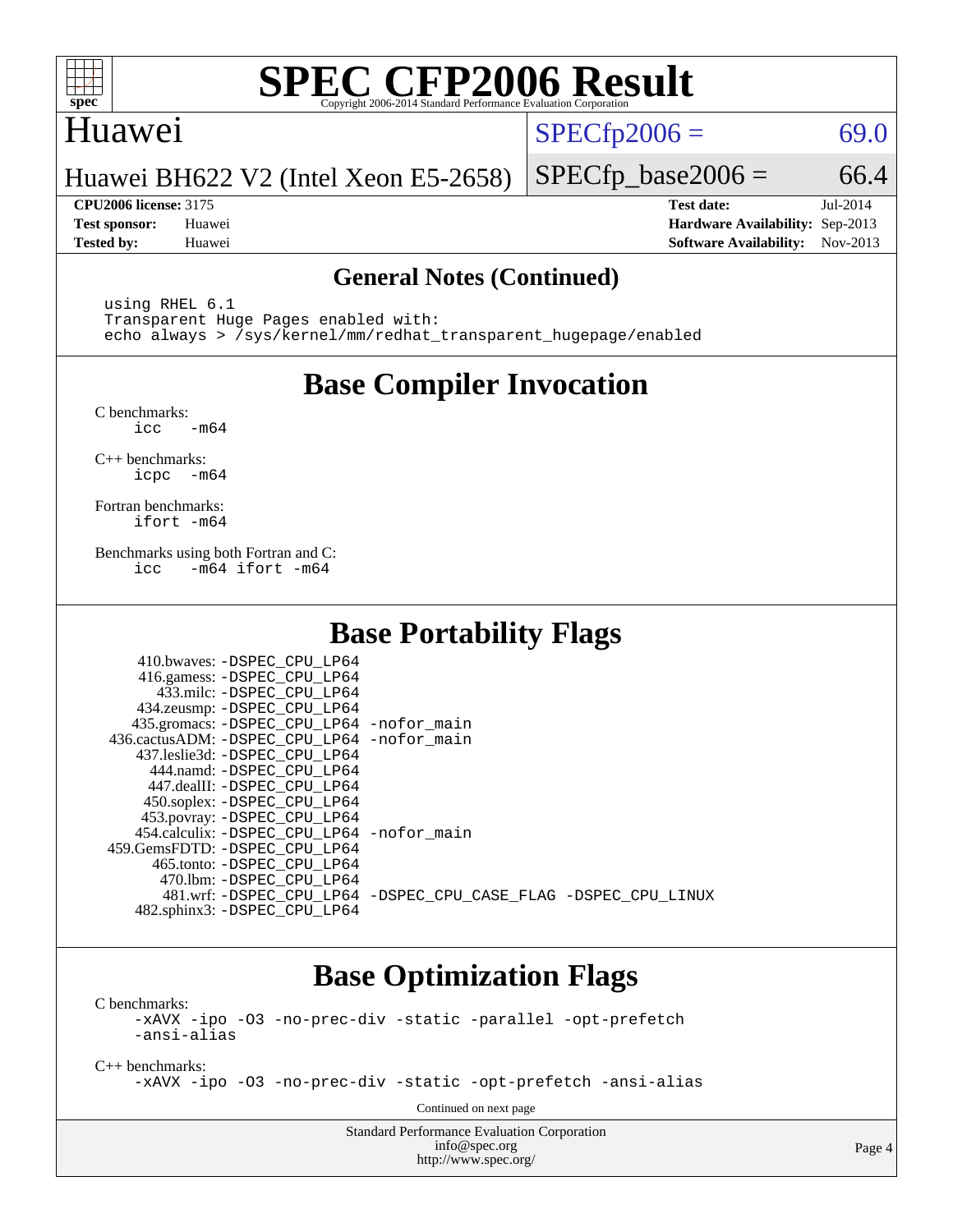

### Huawei

 $SPECTp2006 = 69.0$ 

Huawei BH622 V2 (Intel Xeon E5-2658)

 $SPECTp\_base2006 = 66.4$ 

**[CPU2006 license:](http://www.spec.org/auto/cpu2006/Docs/result-fields.html#CPU2006license)** 3175 **[Test date:](http://www.spec.org/auto/cpu2006/Docs/result-fields.html#Testdate)** Jul-2014 **[Test sponsor:](http://www.spec.org/auto/cpu2006/Docs/result-fields.html#Testsponsor)** Huawei **[Hardware Availability:](http://www.spec.org/auto/cpu2006/Docs/result-fields.html#HardwareAvailability)** Sep-2013 **[Tested by:](http://www.spec.org/auto/cpu2006/Docs/result-fields.html#Testedby)** Huawei **[Software Availability:](http://www.spec.org/auto/cpu2006/Docs/result-fields.html#SoftwareAvailability)** Nov-2013

## **[Base Optimization Flags \(Continued\)](http://www.spec.org/auto/cpu2006/Docs/result-fields.html#BaseOptimizationFlags)**

[Fortran benchmarks](http://www.spec.org/auto/cpu2006/Docs/result-fields.html#Fortranbenchmarks):

[-xAVX](http://www.spec.org/cpu2006/results/res2014q3/cpu2006-20140725-30554.flags.html#user_FCbase_f-xAVX) [-ipo](http://www.spec.org/cpu2006/results/res2014q3/cpu2006-20140725-30554.flags.html#user_FCbase_f-ipo) [-O3](http://www.spec.org/cpu2006/results/res2014q3/cpu2006-20140725-30554.flags.html#user_FCbase_f-O3) [-no-prec-div](http://www.spec.org/cpu2006/results/res2014q3/cpu2006-20140725-30554.flags.html#user_FCbase_f-no-prec-div) [-static](http://www.spec.org/cpu2006/results/res2014q3/cpu2006-20140725-30554.flags.html#user_FCbase_f-static) [-parallel](http://www.spec.org/cpu2006/results/res2014q3/cpu2006-20140725-30554.flags.html#user_FCbase_f-parallel) [-opt-prefetch](http://www.spec.org/cpu2006/results/res2014q3/cpu2006-20140725-30554.flags.html#user_FCbase_f-opt-prefetch)

[Benchmarks using both Fortran and C](http://www.spec.org/auto/cpu2006/Docs/result-fields.html#BenchmarksusingbothFortranandC):

[-xAVX](http://www.spec.org/cpu2006/results/res2014q3/cpu2006-20140725-30554.flags.html#user_CC_FCbase_f-xAVX) [-ipo](http://www.spec.org/cpu2006/results/res2014q3/cpu2006-20140725-30554.flags.html#user_CC_FCbase_f-ipo) [-O3](http://www.spec.org/cpu2006/results/res2014q3/cpu2006-20140725-30554.flags.html#user_CC_FCbase_f-O3) [-no-prec-div](http://www.spec.org/cpu2006/results/res2014q3/cpu2006-20140725-30554.flags.html#user_CC_FCbase_f-no-prec-div) [-static](http://www.spec.org/cpu2006/results/res2014q3/cpu2006-20140725-30554.flags.html#user_CC_FCbase_f-static) [-parallel](http://www.spec.org/cpu2006/results/res2014q3/cpu2006-20140725-30554.flags.html#user_CC_FCbase_f-parallel) [-opt-prefetch](http://www.spec.org/cpu2006/results/res2014q3/cpu2006-20140725-30554.flags.html#user_CC_FCbase_f-opt-prefetch) [-ansi-alias](http://www.spec.org/cpu2006/results/res2014q3/cpu2006-20140725-30554.flags.html#user_CC_FCbase_f-ansi-alias)

**[Peak Compiler Invocation](http://www.spec.org/auto/cpu2006/Docs/result-fields.html#PeakCompilerInvocation)**

[C benchmarks](http://www.spec.org/auto/cpu2006/Docs/result-fields.html#Cbenchmarks):  $\text{icc}$  -m64

[C++ benchmarks:](http://www.spec.org/auto/cpu2006/Docs/result-fields.html#CXXbenchmarks) [icpc -m64](http://www.spec.org/cpu2006/results/res2014q3/cpu2006-20140725-30554.flags.html#user_CXXpeak_intel_icpc_64bit_bedb90c1146cab66620883ef4f41a67e)

[Fortran benchmarks](http://www.spec.org/auto/cpu2006/Docs/result-fields.html#Fortranbenchmarks): [ifort -m64](http://www.spec.org/cpu2006/results/res2014q3/cpu2006-20140725-30554.flags.html#user_FCpeak_intel_ifort_64bit_ee9d0fb25645d0210d97eb0527dcc06e)

[Benchmarks using both Fortran and C](http://www.spec.org/auto/cpu2006/Docs/result-fields.html#BenchmarksusingbothFortranandC): [icc -m64](http://www.spec.org/cpu2006/results/res2014q3/cpu2006-20140725-30554.flags.html#user_CC_FCpeak_intel_icc_64bit_0b7121f5ab7cfabee23d88897260401c) [ifort -m64](http://www.spec.org/cpu2006/results/res2014q3/cpu2006-20140725-30554.flags.html#user_CC_FCpeak_intel_ifort_64bit_ee9d0fb25645d0210d97eb0527dcc06e)

## **[Peak Portability Flags](http://www.spec.org/auto/cpu2006/Docs/result-fields.html#PeakPortabilityFlags)**

Same as Base Portability Flags

## **[Peak Optimization Flags](http://www.spec.org/auto/cpu2006/Docs/result-fields.html#PeakOptimizationFlags)**

[C benchmarks](http://www.spec.org/auto/cpu2006/Docs/result-fields.html#Cbenchmarks):

 433.milc: [-xAVX](http://www.spec.org/cpu2006/results/res2014q3/cpu2006-20140725-30554.flags.html#user_peakPASS2_CFLAGSPASS2_LDFLAGS433_milc_f-xAVX)(pass 2) [-prof-gen](http://www.spec.org/cpu2006/results/res2014q3/cpu2006-20140725-30554.flags.html#user_peakPASS1_CFLAGSPASS1_LDFLAGS433_milc_prof_gen_e43856698f6ca7b7e442dfd80e94a8fc)(pass 1) [-ipo](http://www.spec.org/cpu2006/results/res2014q3/cpu2006-20140725-30554.flags.html#user_peakPASS2_CFLAGSPASS2_LDFLAGS433_milc_f-ipo)(pass 2) [-O3](http://www.spec.org/cpu2006/results/res2014q3/cpu2006-20140725-30554.flags.html#user_peakPASS2_CFLAGSPASS2_LDFLAGS433_milc_f-O3)(pass 2) [-no-prec-div](http://www.spec.org/cpu2006/results/res2014q3/cpu2006-20140725-30554.flags.html#user_peakPASS2_CFLAGSPASS2_LDFLAGS433_milc_f-no-prec-div)(pass 2) [-prof-use](http://www.spec.org/cpu2006/results/res2014q3/cpu2006-20140725-30554.flags.html#user_peakPASS2_CFLAGSPASS2_LDFLAGS433_milc_prof_use_bccf7792157ff70d64e32fe3e1250b55)(pass 2) [-static](http://www.spec.org/cpu2006/results/res2014q3/cpu2006-20140725-30554.flags.html#user_peakOPTIMIZE433_milc_f-static) [-auto-ilp32](http://www.spec.org/cpu2006/results/res2014q3/cpu2006-20140725-30554.flags.html#user_peakCOPTIMIZE433_milc_f-auto-ilp32) [-ansi-alias](http://www.spec.org/cpu2006/results/res2014q3/cpu2006-20140725-30554.flags.html#user_peakCOPTIMIZE433_milc_f-ansi-alias)

 $470$ .lbm: basepeak = yes

482.sphinx3: basepeak = yes

[C++ benchmarks:](http://www.spec.org/auto/cpu2006/Docs/result-fields.html#CXXbenchmarks)

444.namd:  $-x$ AVX(pass 2)  $-p$ rof-gen(pass 1)  $-p$ po(pass 2)  $-03$ (pass 2) [-no-prec-div](http://www.spec.org/cpu2006/results/res2014q3/cpu2006-20140725-30554.flags.html#user_peakPASS2_CXXFLAGSPASS2_LDFLAGS444_namd_f-no-prec-div)(pass 2) [-prof-use](http://www.spec.org/cpu2006/results/res2014q3/cpu2006-20140725-30554.flags.html#user_peakPASS2_CXXFLAGSPASS2_LDFLAGS444_namd_prof_use_bccf7792157ff70d64e32fe3e1250b55)(pass 2) [-fno-alias](http://www.spec.org/cpu2006/results/res2014q3/cpu2006-20140725-30554.flags.html#user_peakCXXOPTIMIZEOPTIMIZE444_namd_f-no-alias_694e77f6c5a51e658e82ccff53a9e63a) [-auto-ilp32](http://www.spec.org/cpu2006/results/res2014q3/cpu2006-20140725-30554.flags.html#user_peakCXXOPTIMIZE444_namd_f-auto-ilp32)

Continued on next page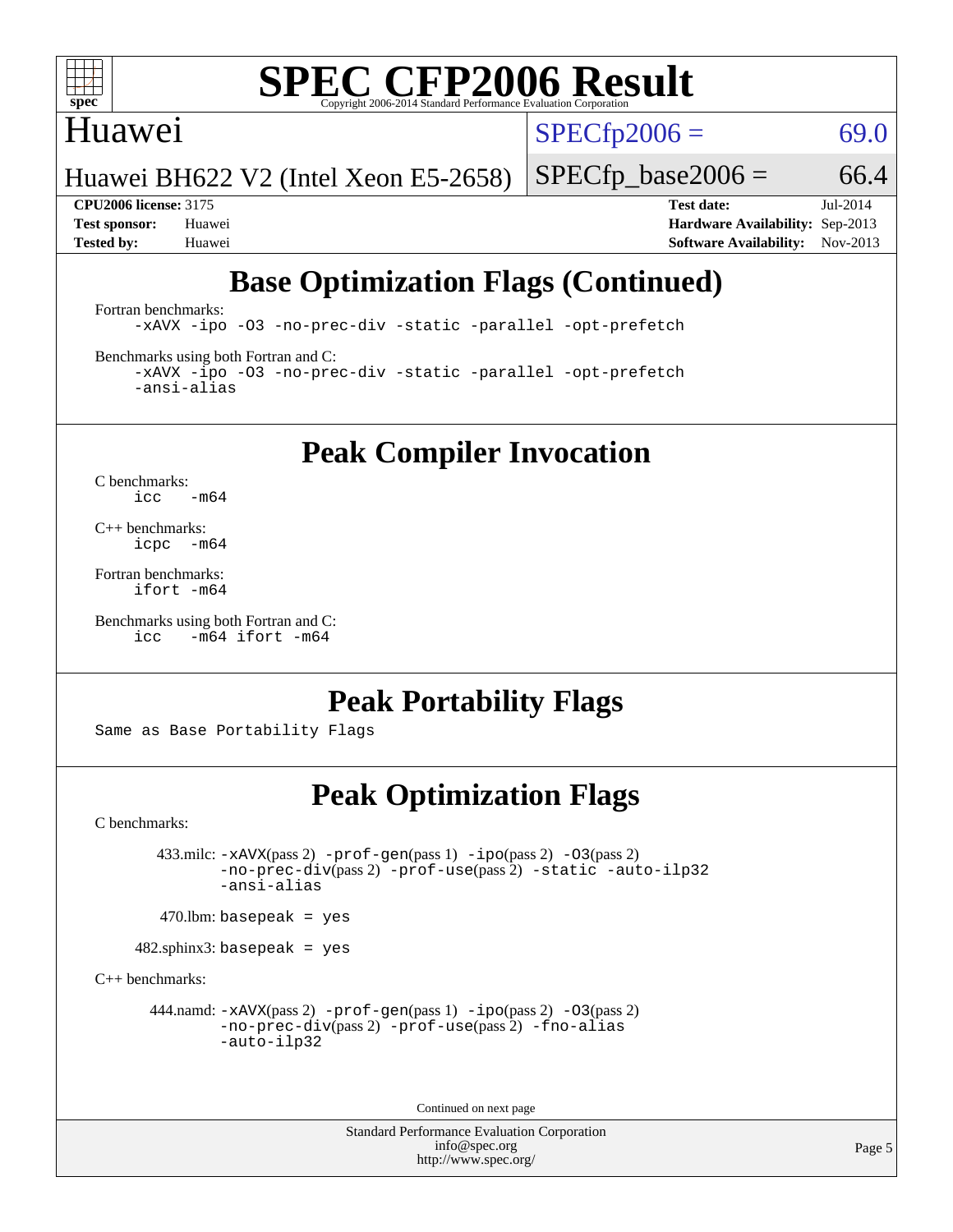

Huawei

 $SPECfp2006 = 69.0$  $SPECfp2006 = 69.0$ 

Huawei BH622 V2 (Intel Xeon E5-2658)

 $SPECTp\_base2006 = 66.4$ 

**[CPU2006 license:](http://www.spec.org/auto/cpu2006/Docs/result-fields.html#CPU2006license)** 3175 **[Test date:](http://www.spec.org/auto/cpu2006/Docs/result-fields.html#Testdate)** Jul-2014 **[Test sponsor:](http://www.spec.org/auto/cpu2006/Docs/result-fields.html#Testsponsor)** Huawei **[Hardware Availability:](http://www.spec.org/auto/cpu2006/Docs/result-fields.html#HardwareAvailability)** Sep-2013 **[Tested by:](http://www.spec.org/auto/cpu2006/Docs/result-fields.html#Testedby)** Huawei **[Software Availability:](http://www.spec.org/auto/cpu2006/Docs/result-fields.html#SoftwareAvailability)** Nov-2013

## **[Peak Optimization Flags \(Continued\)](http://www.spec.org/auto/cpu2006/Docs/result-fields.html#PeakOptimizationFlags)**

```
 447.dealII: basepeak = yes
          450.soplex: basepeak = yes
        453.povray: -xAVX(pass 2) -prof-gen(pass 1) -ipo(pass 2) -03(pass 2)
                   -no-prec-div(pass 2) -prof-use(pass 2) -unroll4 -ansi-alias
   Fortran benchmarks: 
         410.bwaves: -xAVX -ipo -O3 -no-prec-div -opt-prefetch -parallel
                   -static
         416.gamess: -xAVX(pass 2) -prof-gen(pass 1) -ipo(pass 2) -O3(pass 2)
                   -no-prec-div(pass 2) -prof-use(pass 2) -unroll2
                  -inline-level=0 -scalar-rep- -static
         434.zeusmp: basepeak = yes
         437.leslie3d: basepeak = yes
     459.GemsFDTD: -xAVX(pass 2) -prof-gen(pass 1) -ipo(pass 2) -O3(pass 2)
                  -no-prec-div(pass 2) -prof-use(pass 2) -unroll2
                  -inline-level=0 -opt-prefetch -parallel
           465.tonto: -xAVX(pass 2) -prof-gen(pass 1) -ipo(pass 2) -O3(pass 2)
                   -no-prec-div(pass 2) -prof-use(pass 2) -inline-calloc
                   -opt-malloc-options=3-auto-unroll4
   Benchmarks using both Fortran and C: 
        435.gromacs: basepeak = yes
    436.cactusADM:basepeak = yes 454.calculix: -xAVX -ipo -O3 -no-prec-div -auto-ilp32 -ansi-alias
           481 \text{.m}: basepeak = yes
                        The flags files that were used to format this result can be browsed at
http://www.spec.org/cpu2006/flags/Intel-ic12.1-official-linux64.20111122.html
```
<http://www.spec.org/cpu2006/flags/Huawei-Platform-Settings-V1.0-IVB-RevG.html> You can also download the XML flags sources by saving the following links:

<http://www.spec.org/cpu2006/flags/Intel-ic12.1-official-linux64.20111122.xml> <http://www.spec.org/cpu2006/flags/Huawei-Platform-Settings-V1.0-IVB-RevG.xml>